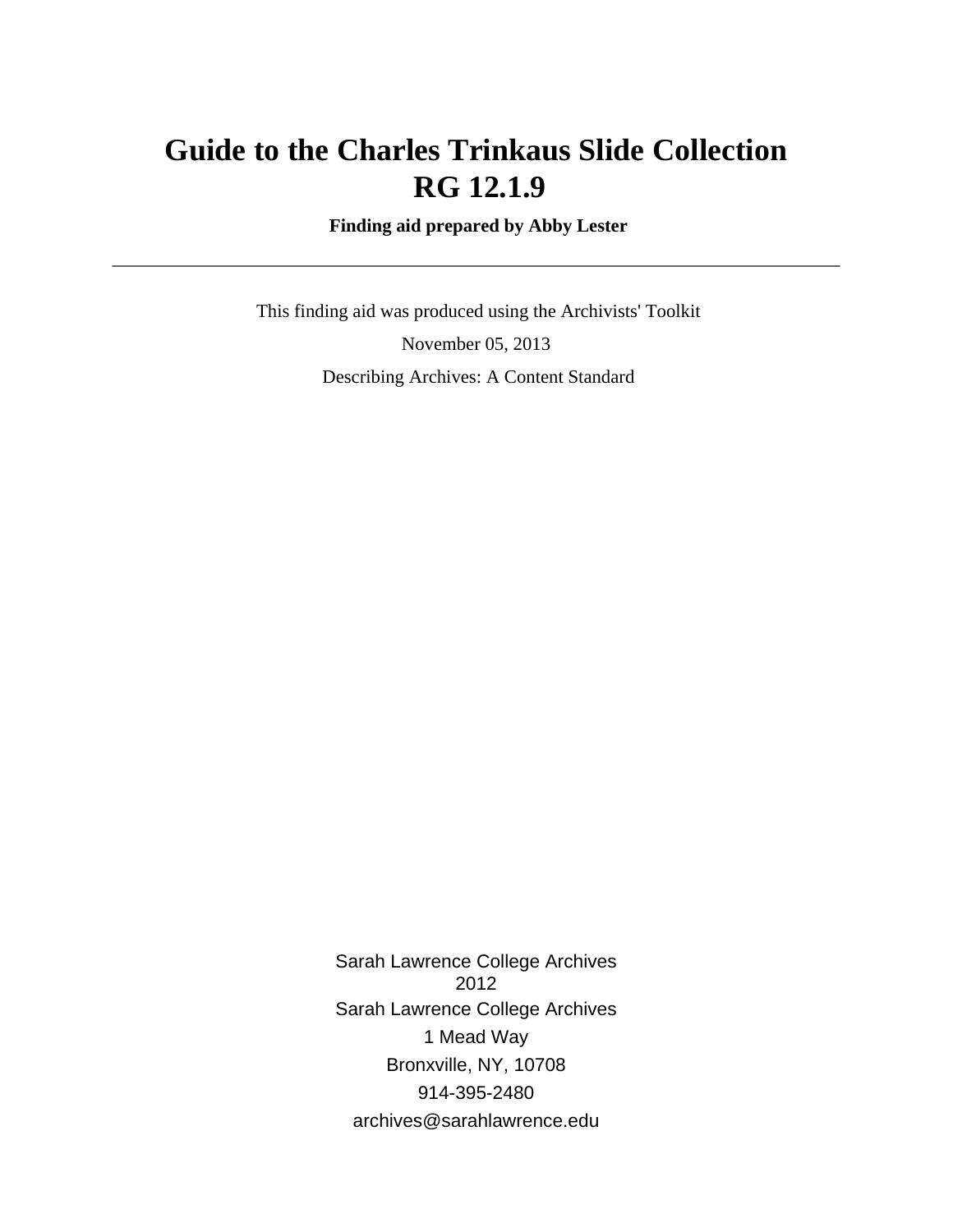# **Table of Contents**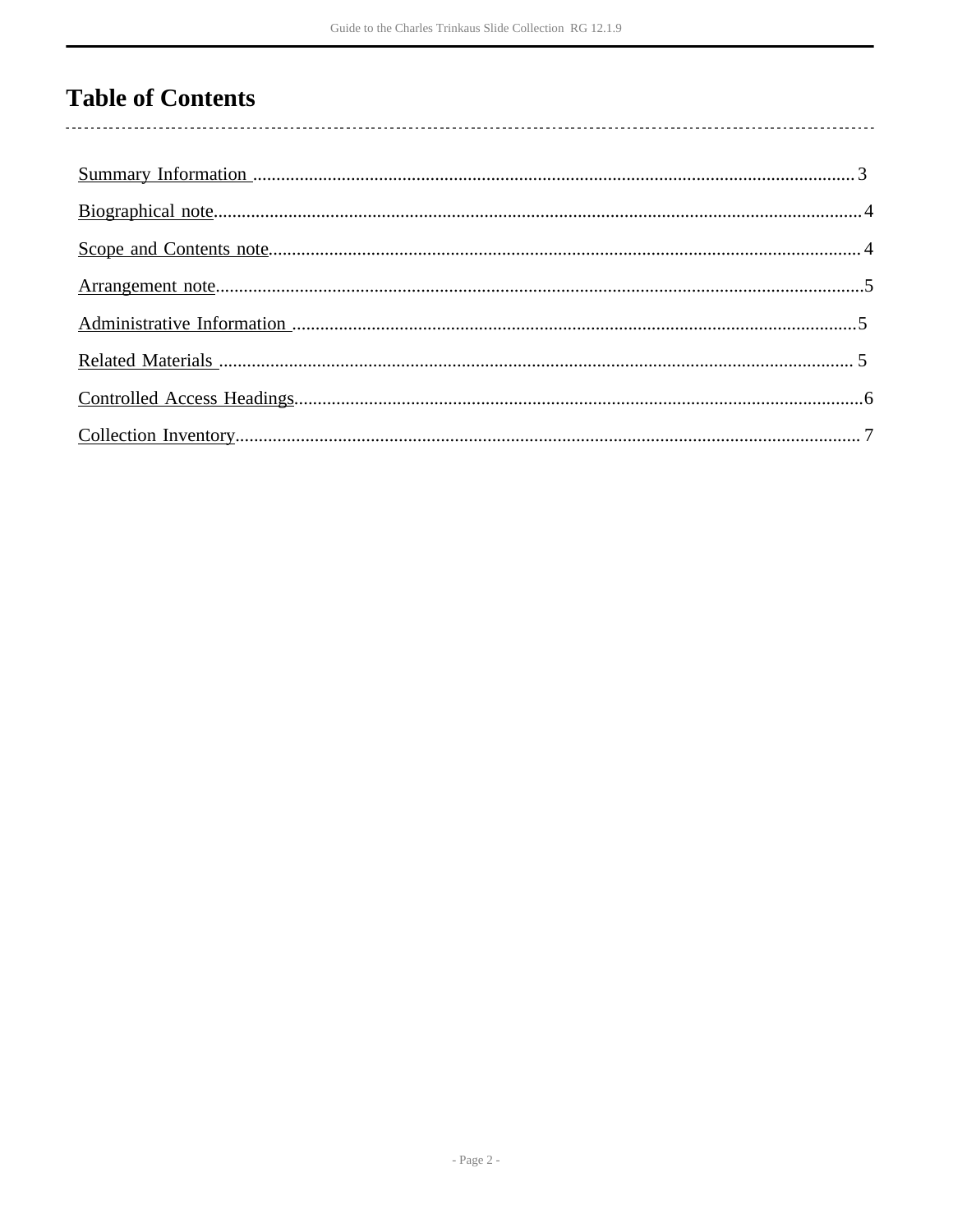# <span id="page-2-0"></span>**Summary Information**

| <b>Repository</b>               | Sarah Lawrence College Archives          |
|---------------------------------|------------------------------------------|
| <b>Creator</b>                  | Trinkaus, Charles Edward, 1911-1999      |
| <b>Title</b>                    | <b>Charles Trinkaus Slide Collection</b> |
| Date [inclusive]                | 1950s                                    |
| <b>Extent</b>                   | 0.25 linear feet 2 slide pages           |
| Language                        | English                                  |
| <b>Graphic materials [Page]</b> | $\overline{2}$                           |
| <b>Graphic materials [Page]</b> | $\mathbf{1}$                             |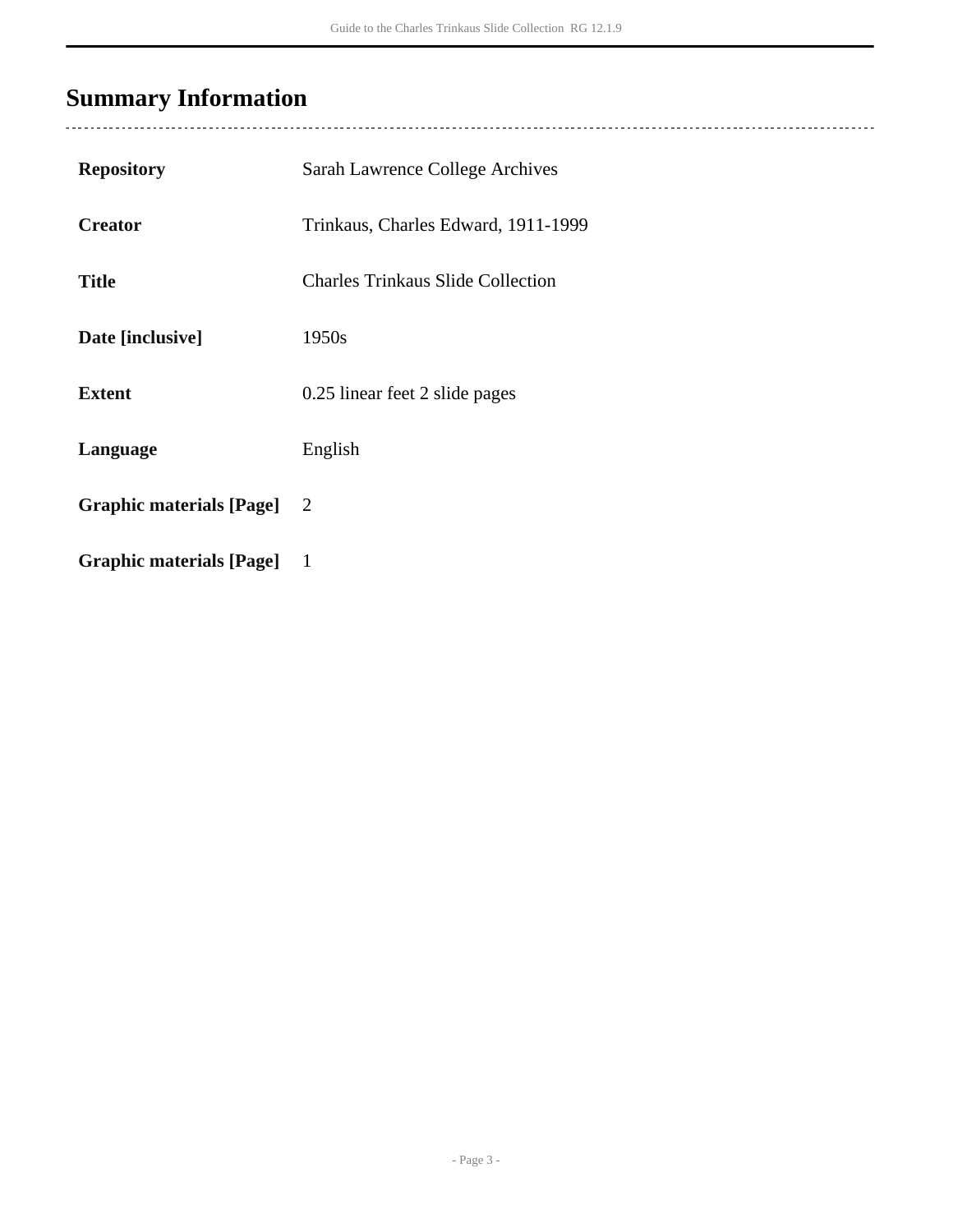# <span id="page-3-0"></span>**Biographical note**

A native of Brooklyn, N.Y., Charles Edward Trinkaus was born on October 25, 1911. His parents were children of German-American immigrants who came to America in the latter part of the nineteenth century. The sister of his paternal grandfather, John Philip Trinkaus, was the mother of John Philip Sousa.

After graduating in 1929 from Southside High School (Rockville Centre, Long Island), Trinkaus began studies at Wesleyan University (Middletown, Conn.), where he was inducted into Phi Beta Kappa and from which he received a bachelor's degree in history in June 1933. That same year, he began graduate studies in history at Columbia University, where he pursued his interests in medieval history (major) and modern European history (minor). In June of 1940, he was awarded the Ph.D. degree from Columbia. His dissertation, directed by Professor Lynn Thorndike, was published in 1940 under the title Adversity's Noblemen: The Italian Humanists on Happiness. The book was reissued in 1965.

Trinkaus began his tenure at Sarah Lawrence College in 1936, where he served as a faculty member until 1970. While at Sarah Lawrence, Trinkaus played a significant role in the College's summer program in Florence (Italy). His affiliation with the program began in 1958; he became director of the program in 1966. Trinkaus was very involved in faculty committee work and served on all of the principle committees of the College. He rendered some of his most important service in an effort to restructure the SLC curriculum.

From 1970 until his retirement in 1982, Trinkaus taught at the University of Michigan. In his New York Times obituary (Sept. 25, 1999), in addition to being recognized as a past president of the Renaissance Society of America and a member of the American Academy of Arts and Sciences, he was called one of the scholars in the 1940s and 1950s who "launched the wonderful flowering of Renaissance historical scholarship in North America." A colleague at Ann Arbor, quoted in the same obituary, said of Trinkaus: "What set him and the tradition of Renaissance studies he represented apart from the scholarly tradition that followed was a deep belief that past writers and their texts could not be understood without careful historical study. He, therefore, had little patience for the post-modernists and deconstructionists who preached that texts had to be separated from their pasts."

## <span id="page-3-1"></span>**Scope and Contents note**

The Charles Trinkaus Slide Collection consists of 38 color 35mm slides of the Sarah Lawrence College campus and Florence, Italy from the 1950s to approximately 1970. The slides were found by Trinkaus's widow, Pauline Watts '70 in the summer 2012.

The slides were all taken by Trinkaus while he was a faculty member at Sarah Lawrence and cover subjects such as dance performances in 1956, images of flora on campus, the Wisteria Arbor, and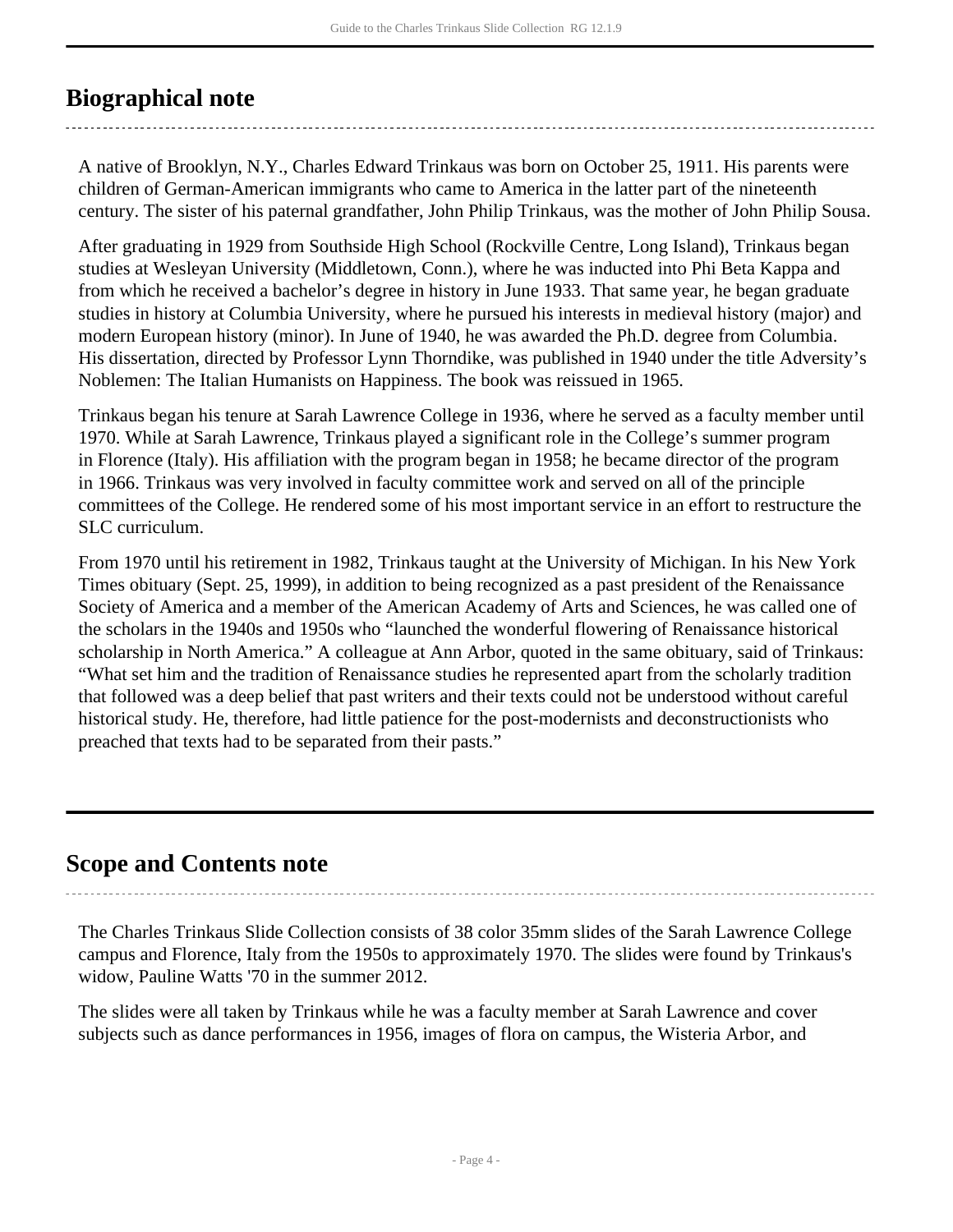buildings such as Westlands and the Teahaus. There are several slides of an American Kestrel (named "Hank" by Trinkaus) who lived in the Teahaus chimney while it was Trinkaus's office. These images of the kestrel are both inside and outside the Teahaus. There is one image of Trinkaus himself in Florence likely in the early 1960s. Along with this are two slides of the Torre di Bellosguardo in Florence, Italy. Trinkaus helped establish the Summer Program in Florence prior to taking over the study abroad programming at SLC.

## <span id="page-4-0"></span>**Arrangement note**

The collection is arranged by artificially created slide number (i.e. CTSC).

## <span id="page-4-1"></span>**Administrative Information**

### **Publication Information**

Sarah Lawrence College Archives 2012

#### **Conditions Governing Access note**

The collection is open without restriction. All photographs must credit Sarah Lawrence College and Charles Trinkaus as the photographer when published or reprinted.

#### **Acquisition note**

The collection was donated to the Sarah Lawrence College Archives in September 2012 by Pauline Watts '70, widow of Charles Trinkaus as accession #2012-037.

#### **Existence and Location of Copies note**

Scans of the slides are also available and are listed in the finding aid.

## <span id="page-4-2"></span>**Related Materials**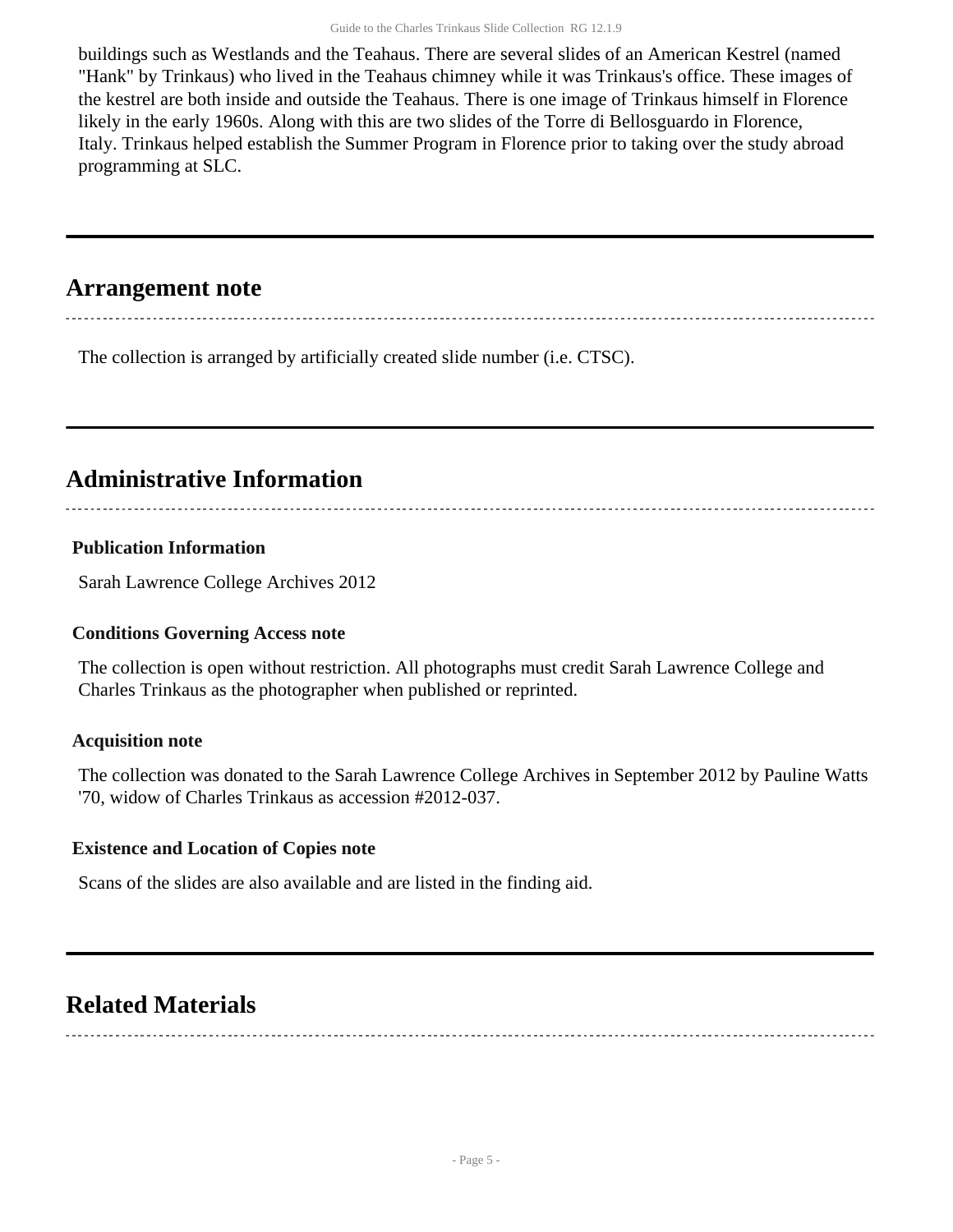#### **See also**

For more about Charles Trinkaus, see: Charles Trinkaus's Oral History from 1996 in the Oral History Collection; Faculty Trustee Bio File in the Trustees Collection; correspondence in the Harold Taylor Papers; and the Charles Trinkaus Papers.

# <span id="page-5-0"></span>**Controlled Access Headings**

**Genre(s)**

. . . . . . . . . . . . . . . .

• Color slides

**Subject(s)**

- American kestrel
- Dancers
- Sarah Lawrence College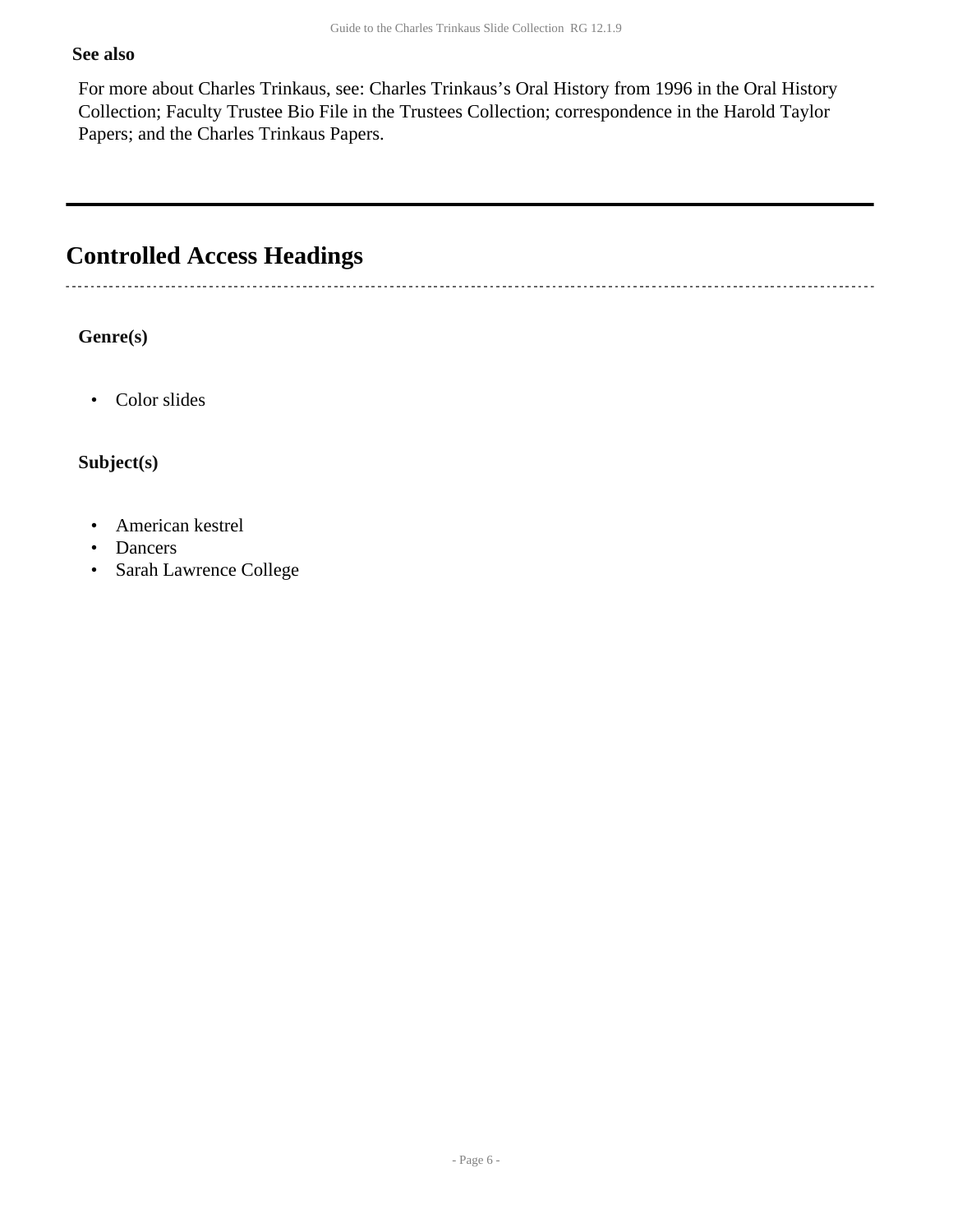# <span id="page-6-0"></span>**Collection Inventory**

|                                                                 | Page         |
|-----------------------------------------------------------------|--------------|
| CTSC - 01 Dance Performance 1956                                | $\mathbf{1}$ |
| CTSC - 02 Dance Performance 1956                                | $\mathbf{1}$ |
| CTSC - 03 Dance Performance 1956                                | $\mathbf{1}$ |
| CTSC - 04 Dance Performance 1956                                | $\mathbf{1}$ |
| CTSC - 05 Dance Performance 1956<br>2012_1514, 0                | $\mathbf{1}$ |
| [I:\Archives\Digital Images Cataloged\2012_1514.jpg]            |              |
| CTSC - 06 Dance Performance 1956<br>2012_1524, 0                | 1            |
| [I:\Archives\Digital Images Cataloged\2012_1524.jpg]            |              |
| CTSC - 07 Dance Students After Performance 1956<br>2012_1523, 0 | $\mathbf{1}$ |
| [I:\Archives\Digital Images Cataloged\2012_1523.jpg]            |              |
| CTSC - 08 Dance Performance 1956<br>2012_1522, 0                | 1            |
| [I:\Archives\Digital Images Cataloged\2012_1522.jpg]            |              |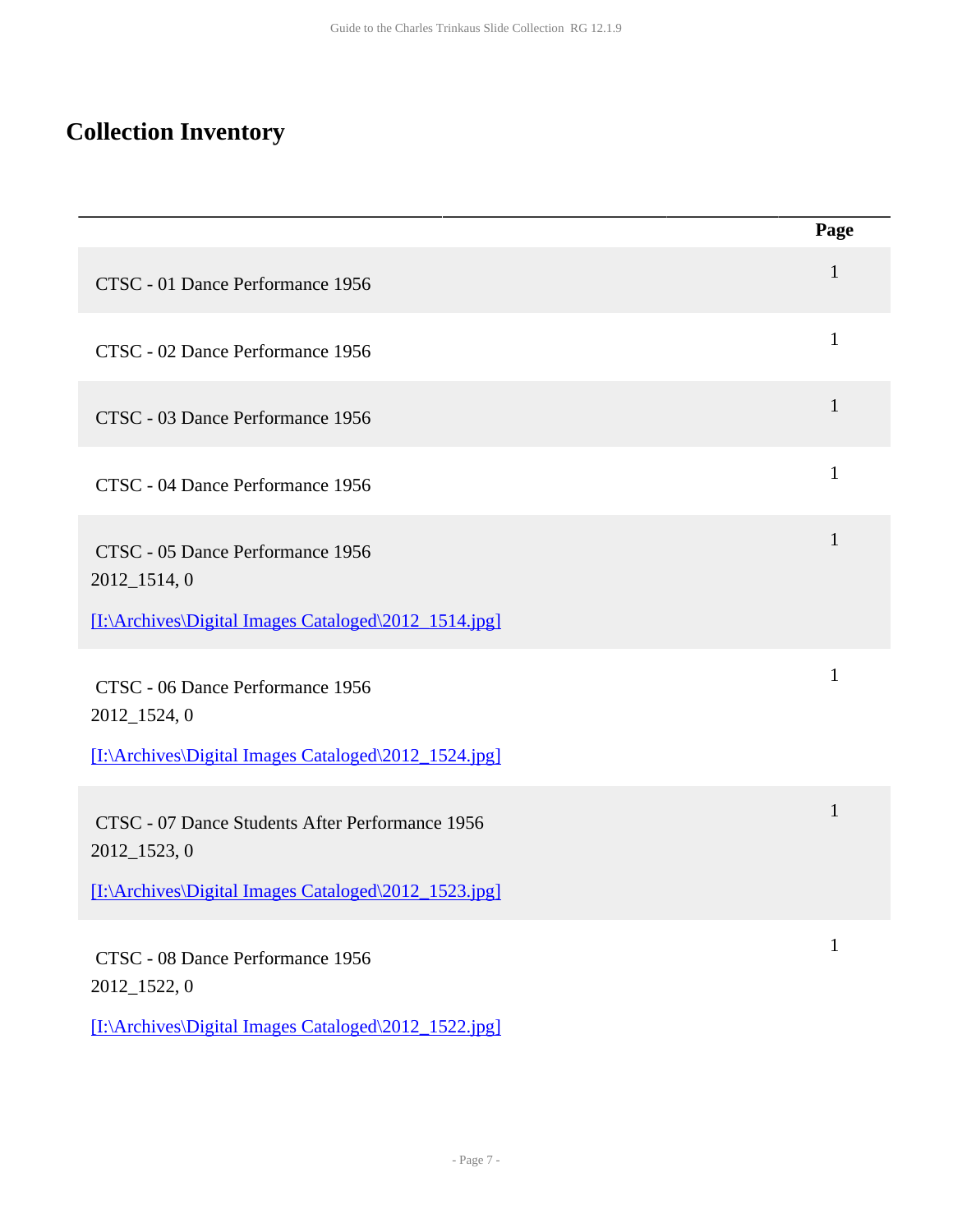| CTSC - 09 Charles Trinkaus ca. 1960<br>2012_1518, 0                      |              |
|--------------------------------------------------------------------------|--------------|
| [I:\Archives\Digital Images Cataloged\2012_1518.jpg]                     |              |
| CTSC - 10 Torre di Bellosguardo circa 1960<br>2012_1517, 0               | 1            |
| [I:\Archives\Digital Images Cataloged\2012_1517.jpg]                     |              |
| CTSC - 11 Torre di Bellosguardo 1963<br>2012_1516, 0                     | 1            |
| [I:\Archives\Digital Images Cataloged\2012_1516.jpg]                     |              |
| CTSC - 12 American Kestrel "Hank" in Teahaus circa 1960s<br>2012_1515, 0 | 1            |
| [I:\Archives\Digital Images Cataloged\2012_1515.jpg]                     |              |
| CTSC - 13 American Kestrel "Hank" in Teahaus circa 1960s<br>2012_1519, 0 | $\mathbf{1}$ |
| [I:\Archives\Digital Images Cataloged\2012_1519.jpg]                     |              |
| CTSC - 14 American Kestrel "Hank" in Teahaus circa 1960s<br>2012_1521, 0 |              |
| [I:\Archives\Digital Images Cataloged\2012_1521.jpg]                     |              |
| CTSC - 15 American Kestrel "Hank" in Teahaus circa 1960s<br>2012_1520, 0 | 1            |
| [I:\Archives\Digital Images Cataloged\2012_1520.jpg]                     |              |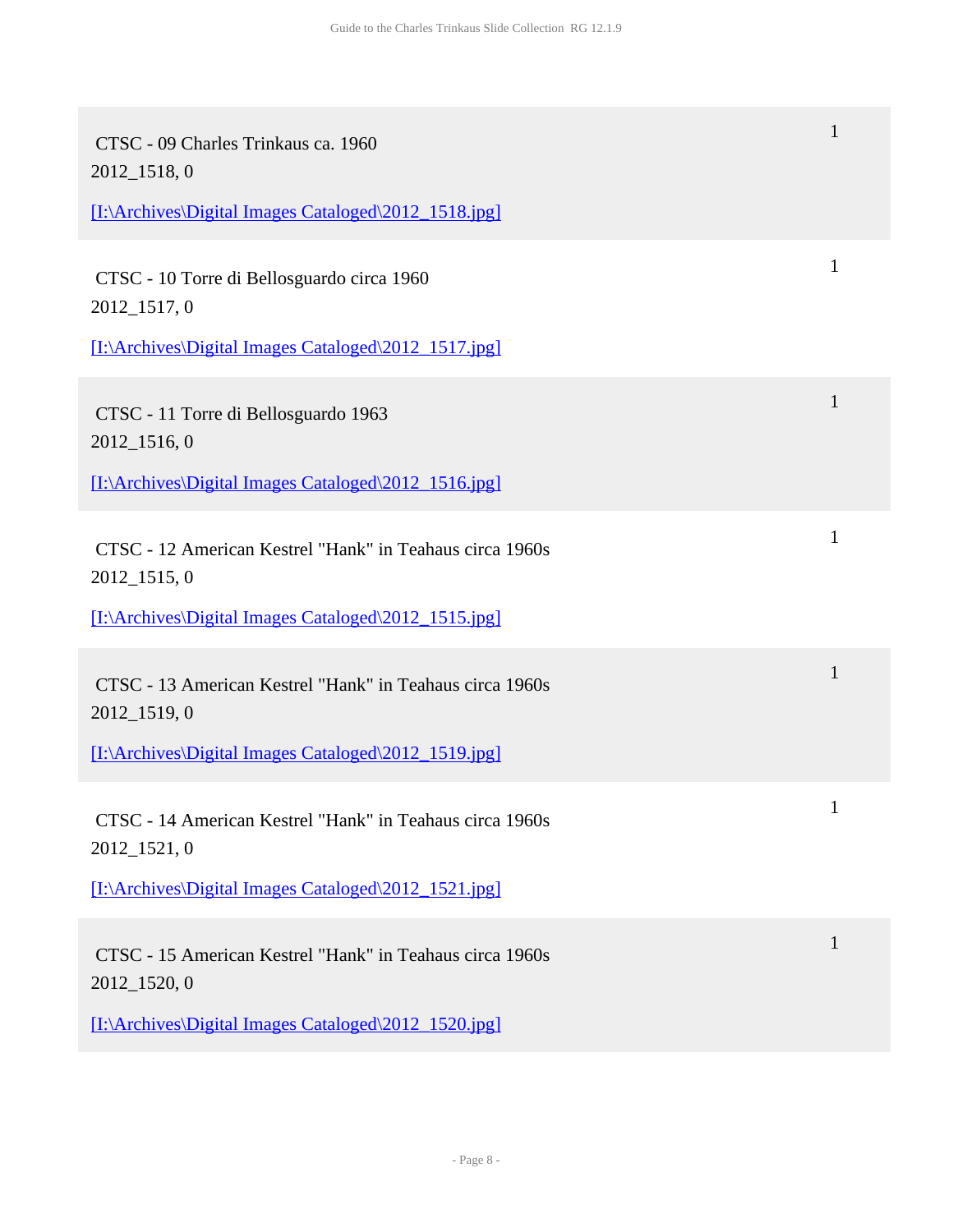| CTSC - 16 American Kestrel "Hank" in Teahaus circa 1960s                                                 | $\mathbf{1}$   |
|----------------------------------------------------------------------------------------------------------|----------------|
| CTSC - 17 American Kestrel "Hank" in Teahaus circa 1960s                                                 | $\mathbf{1}$   |
| CTSC - 18 American Kestrel "Hank" in Teahaus circa 1960s                                                 | $\mathbf{1}$   |
| CTSC - 19 Wisteria Arbor undated<br>2012_1526, 0<br>[I:\Archives\Digital Images Cataloged\2012_1526.jpg] | $\mathbf{1}$   |
| CTSC - 20 Westlands undated<br>2012_1525, 0<br>[I:\Archives\Digital Images Cataloged\2012_1525.jpg]      | $\mathbf{1}$   |
| CTSC - 21 Flowers undated                                                                                | $\overline{2}$ |
| CTSC - 22 Flower May 1962                                                                                | $\overline{2}$ |
| CTSC - 23 Flowers May 1962                                                                               | $\overline{2}$ |
| CTSC - 24 Stone walkway with flowers undated                                                             | $\mathbf{2}$   |
| CTSC - 25 Trees undated                                                                                  | $\overline{2}$ |
| CTSC - 26 Flowers in front of Westlands undated                                                          | $\overline{2}$ |
| CTSC - 27 Flowering Tree in Front of Westlands undated                                                   | $\overline{2}$ |